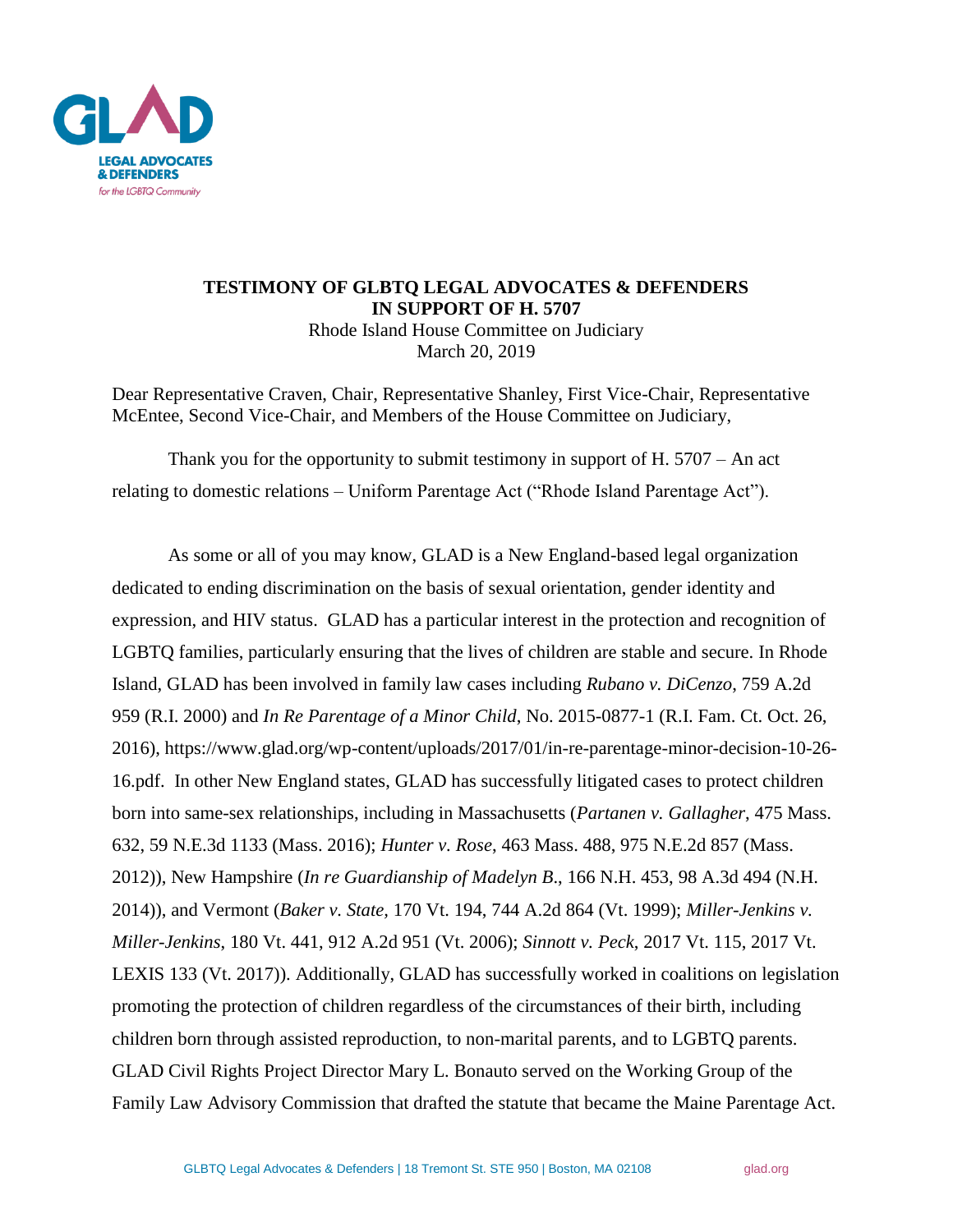19-A M.R.S. §1831 et seq. I currently serve on the Uniform Parentage Act Enactment Committee, and I have been involved in collaborative efforts to update Massachusetts and Vermont law to protect children born from assisted reproduction. Prior to GLAD, I was a family law practitioner in Massachusetts, litigating complex parentage matters and helping to secure families created through assisted reproduction. In sum, GLAD is deeply engaged in and committed to protecting and securing the parentage of children, particularly of LGBTQ families.

Rhode Island has made important contributions to the recognition and protection of LGBTQ families. The Rhode Island Supreme Court's ruling in *Rubano v. DiCenzo* (2000) established the right of a de facto parent to pursue custody and visitation claims in Rhode Island. More recently, the Rhode Island Family Court granted an order of parentage for a Rhode Island non-biological mother to a child born through in-vitro fertilization who had initially sought a second-parent adoption in *In Re Parentage of a Minor Child* (2016). Rhode Island has also taken strong steps in the past to recognize LGBTQ relationships, passing legislation to recognize samesex civil unions in 2011 and to legalize marriage for same-sex couples in 2013.

Even with Rhode Island's leadership and positive developments, the rapid clip of changes in society and family creation have outpaced Rhode Island law.<sup>1</sup> Nonmarital births are common in Rhode Island, where 45.1% of all births in 2015 (4,957 out of 10,993 births) were births to unmarried people. National Vital Statistics Reports, CDC, Vol. 66, No. 1, January 5, 2017, Table I-4. Additionally, births from assisted reproductive technology are becoming increasingly common. In 2015, 2.4% of all Rhode Island births involved the use of assisted reproductive technology (268 out of 10, 993 births). "Assisted Reproductive Technology Surveillance – United States, 2015," CDC, Feb. 16, 2018, Table  $3.<sup>2</sup>$  Although Rhode Island has comprehensive mandated health insurance coverage for ART procedures, greater statutory protections are needed in Rhode Island to protect children who are born through assisted reproductive

 $\overline{\phantom{a}}$ 

<sup>&</sup>lt;sup>1</sup> According to a 2016 Gallup poll, Rhode Island's LGBTQ population is 4.0%. Rhode Island had the 15<sup>th</sup> largest percentage of adults identifying as LGBT in the United States.

http://news.gallup.com/poll/203513/vermont-leads-states-lgbt-identification.aspx.

 $2^2$  In comparison, 2.1% of births in 2014 (232 births) and 2.2% of births in 2013 (236 births) involved the use of ART in Rhode Island.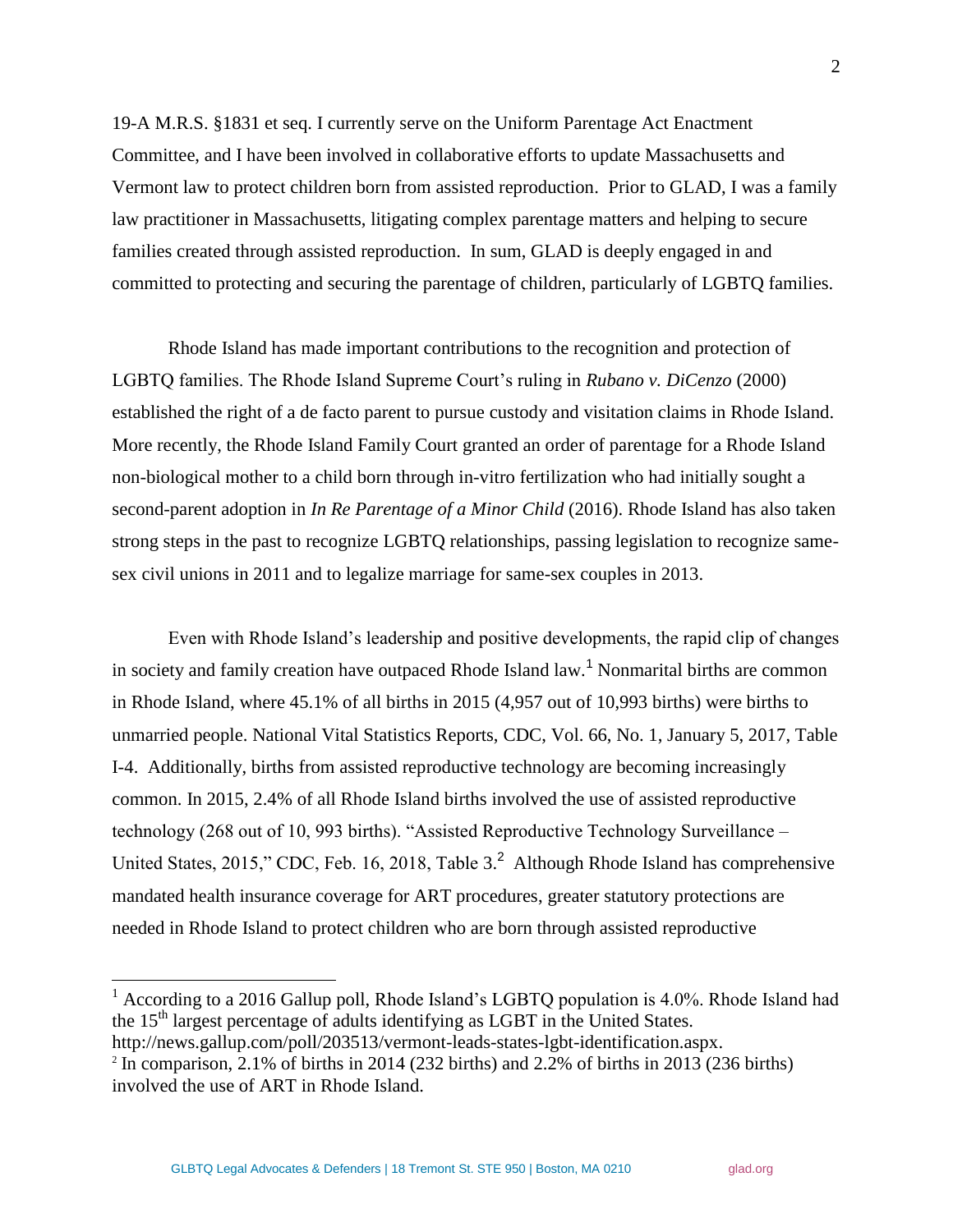technology.<sup>3</sup> Comprehensive legislation is needed to provide clarity for courts and families on who can be a parent and who can access the courts to resolve disputes regarding the care and custody of children.

By considering this Act, the Legislature is responding to the needs of children and families through crucial legislation that addresses the needs of Rhode Island families for clarity, accessibility and stability in their family relationships. Substantively, the proposed Rhode Island Parentage Act, Chapter 8.1, has a structure that includes the following topics, broadly stated:

- 1. General provisions, which includes definitions, scope, and other procedural issues
- 2. Establishment of Parentage, which provides an overview of how a person can establish parentage either through birth, acknowledgment, presumption, de facto parentage, or consent to assisted reproduction or to a gestational carrier agreement
- 3. Voluntary Acknowledgement of Parentage, which addresses parentage by acknowledgment
- 4. Genetic Testing, which addresses testing and establishment of genetic parentage
- 5. Proceedings to Adjudicate Parentage, which addresses how to establish and adjudicate parentage, including for presumed parents and de facto parents,
- 6. Parentage by Assisted Reproduction
- 7. Parentage by Gestational Carrier Agreement
- 8. Miscellaneous provisions

l

Through these chapters, the proposed Rhode Island Parentage Act provides a clear and comprehensive framework for determining legal parentage that is accessible and consistent. The proposed Act also addresses the realities of Rhode Islanders today, particularly the increased use of assisted reproduction and gestational surrogacy to create families, and ensures equality for all children and families by not discriminating on the basis of marital status or gender. The Rhode Island Parentage Act would clarify who can be established as a parent in Rhode Island and how

<sup>&</sup>lt;sup>3</sup> According to the CDC's report on 2015 ART statistics, only four states (Illinois, Massachusetts, New Jersey, and Rhode Island) have comprehensive mandated health insurance coverage for ART procedures (i.e., coverage for at least four cycles of IVF). *See* "Assisted Reproductive Technology Surveillance – United States, 2015," CDC, Feb. 16, 2018.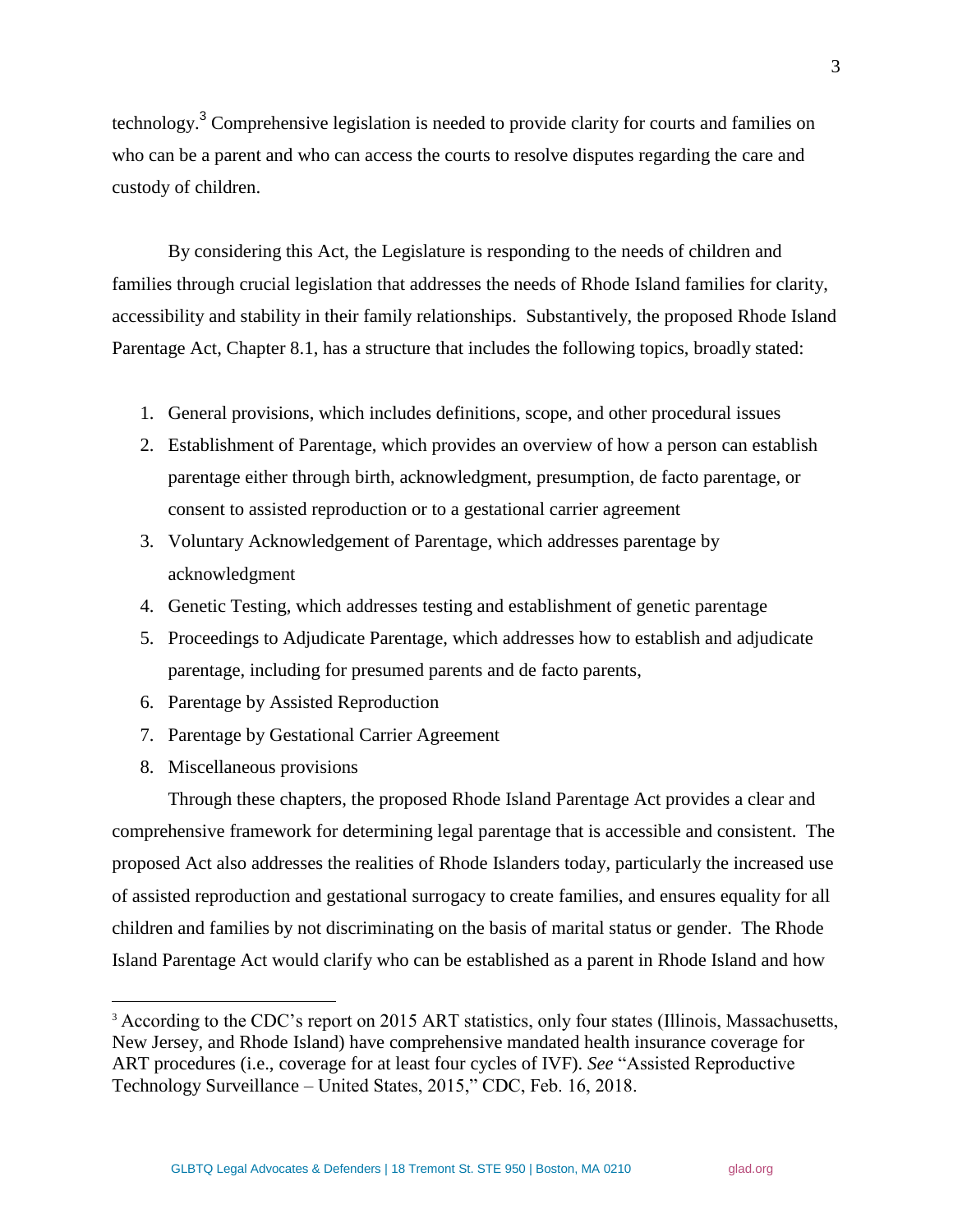to establish that legal parentage. The proposed statutory scheme does not disturb the established law regarding parental rights and responsibilities; rather, the court would maintain the discretion to assess the best interests of children and parental rights and responsibilities.

I write to highlight certain provisions of H. 5707 that GLAD believes particularly serve to increase the stability, security, and well-being of children born to LGBTQ families.

- Section 2, entitled "Parent-Child Relationship," clearly lays out categories of parents and who has access to courts to establish parentage. Section 102 affirmatively pronounces as the public policy of Rhode Island that parent-child relationships should be accessed equally, regardless of marital status of the parents.
- Section 3, entitled "Voluntary Acknowledgment of Parentage," ensures that parents who are LGBTQ and who conceive through assisted reproduction have equal access to the simple and quick administrative route to parentage that has long been available and used by different-sex non-marital couples. VAPs require filling out a form and establish parentage of children by agreement and outside the court system, and allowing equal access to this method of establishing parentage will provide greater stability for children and reduce litigation in the courts.
- The provisions relating to presumed parentage (e.g. 15-8.1-2.104; 15-8.1-6-203) clarify who qualifies as a presumed parent. These provisions ensure protection of and recognition for the children of non-marital couples who have jointly planned for and parented those children, bringing non-marital children on par with children of married couples.
- De Facto Parentage, found in section 6 at 15-8.1-6.204, ensures that a child can maintain a relationship with a person who has functioned as their parent. These provisions balance the needs of children and adults, by providing safeguards for existing legal parents by imposing heightened standing and proof requirements for the de facto parent to meet, but also allowing courts to protect children from the termination of an important adult relationship when those hurdles are met.